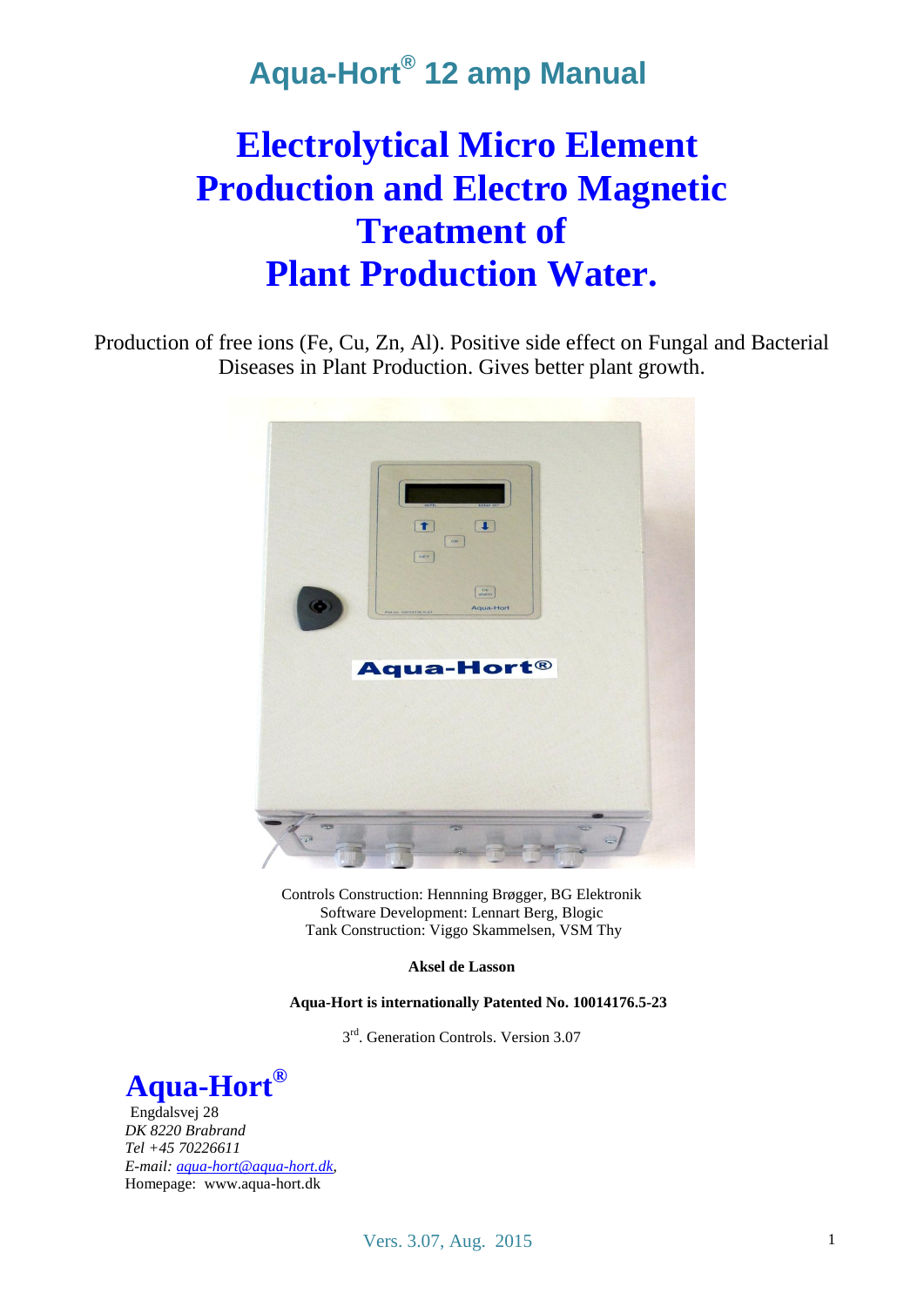**The standard Aqua-Hort 12 amp pipe model is shown in the picture below:**



*From below: two electrode pipes, then the electro magnet. The top pipe is the flow meter pipe. The control box is in front. Water in in the bottom pipe, and out of the top pipe.*



**The Aqua-Hort is shown in a function diagramme below:**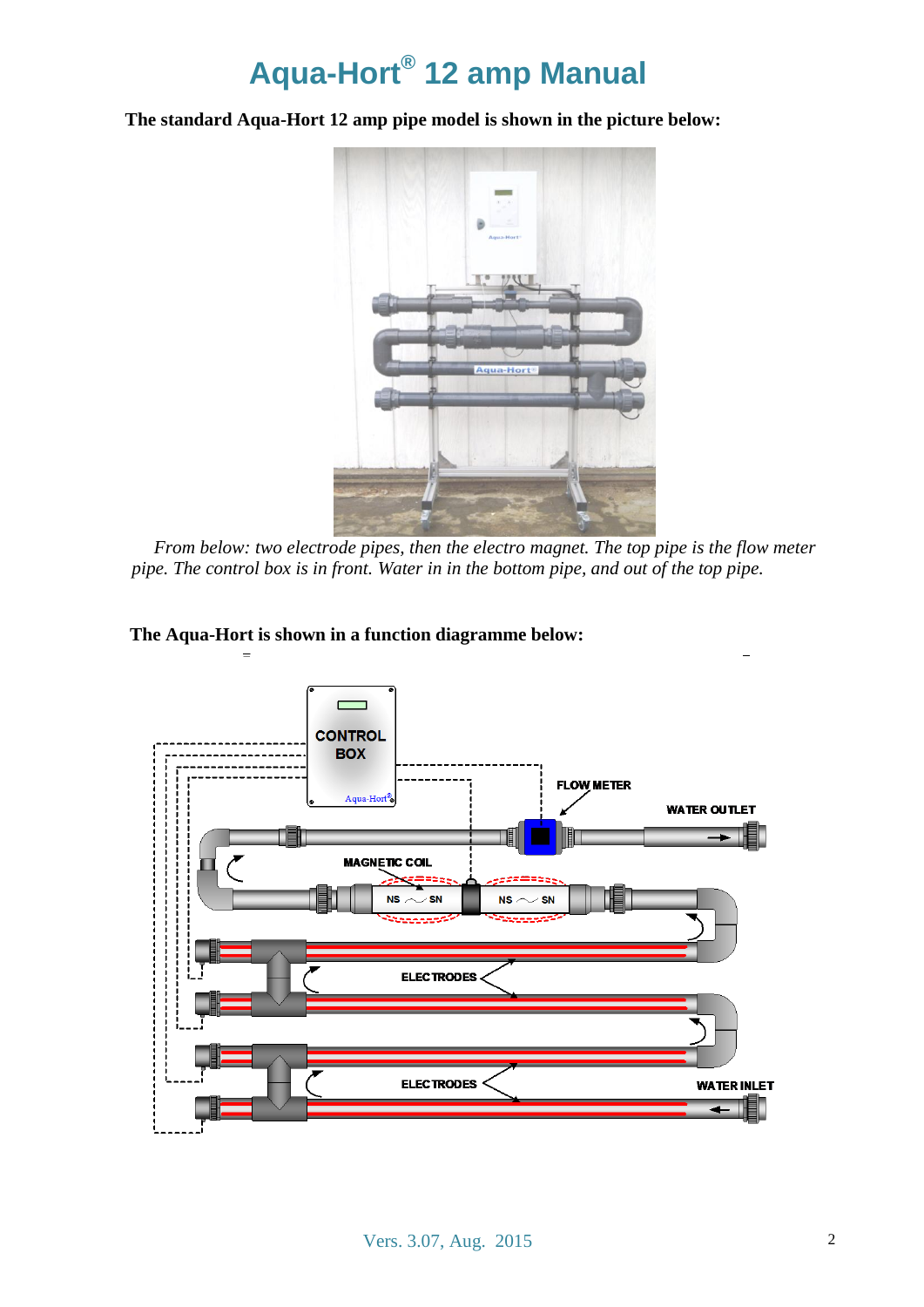### **The Aqua-Hort 12 amp Controls**



**In the control box is the transformer placed above. Maximum output is 12 amp with 24 Volt DC. The maximum effect is therefore 288 Watt.** 

**The main print is placed below. It is a double print with the critical parts on the backside. Ampere sensor and polarity switch is integrated in the board. Top left on the print is mounted a service display showing output ampere and voltage. The input power is 1 x 230 VAC 50/60 Hz.**

**The lower part is used for the connection pins. Their function is explained on the next page**.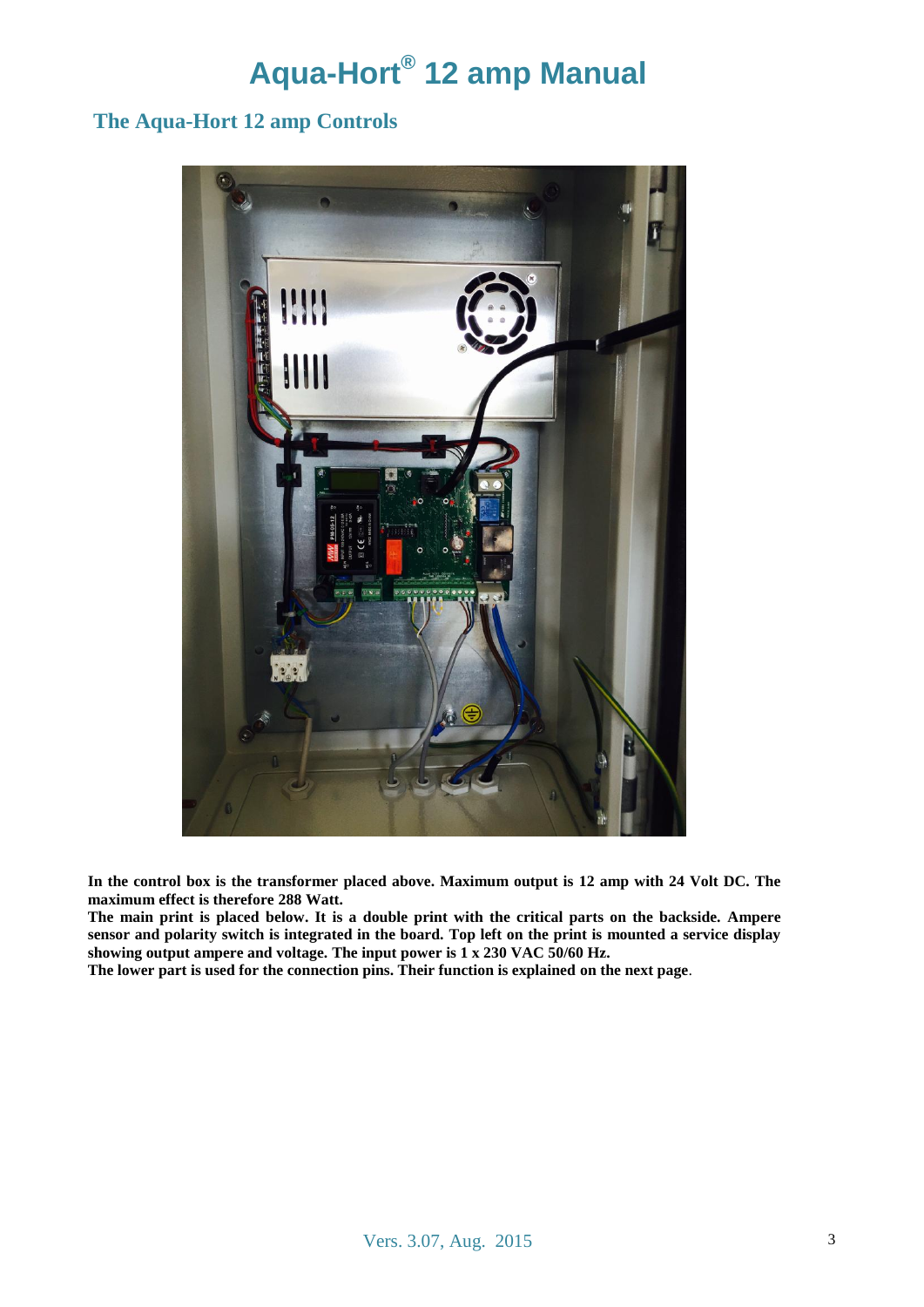### **Connection Pins**



**The connection pins for the Aqua-Hort 12 amp Controls are shown above:**

**From the left the connection pins functions as explained below: 1-3: L: Phase input, N: Nil, input, Yellow/green, ground.** *4-6***: Alarm, potential (non-voltage) free common, NC, NO.** *7-8***: Alarm, 24 VDC.** *9-12:* **Magnet: 9: Green, 10: Yellow, 11: White, 12: Brown.** *13-14:* **Fuse break alarm** *15-***16: Dual Flow contact, non-voltage** *17-***19: Flow Meter: 17: Brown 12 Volt, 18: Black signal and 19: Blue common** *20-21***: Power outlet: 20: plus, 21 minus.** 

**As polarity switching takes place every 20 minutes, plus and minus switch in the same order.**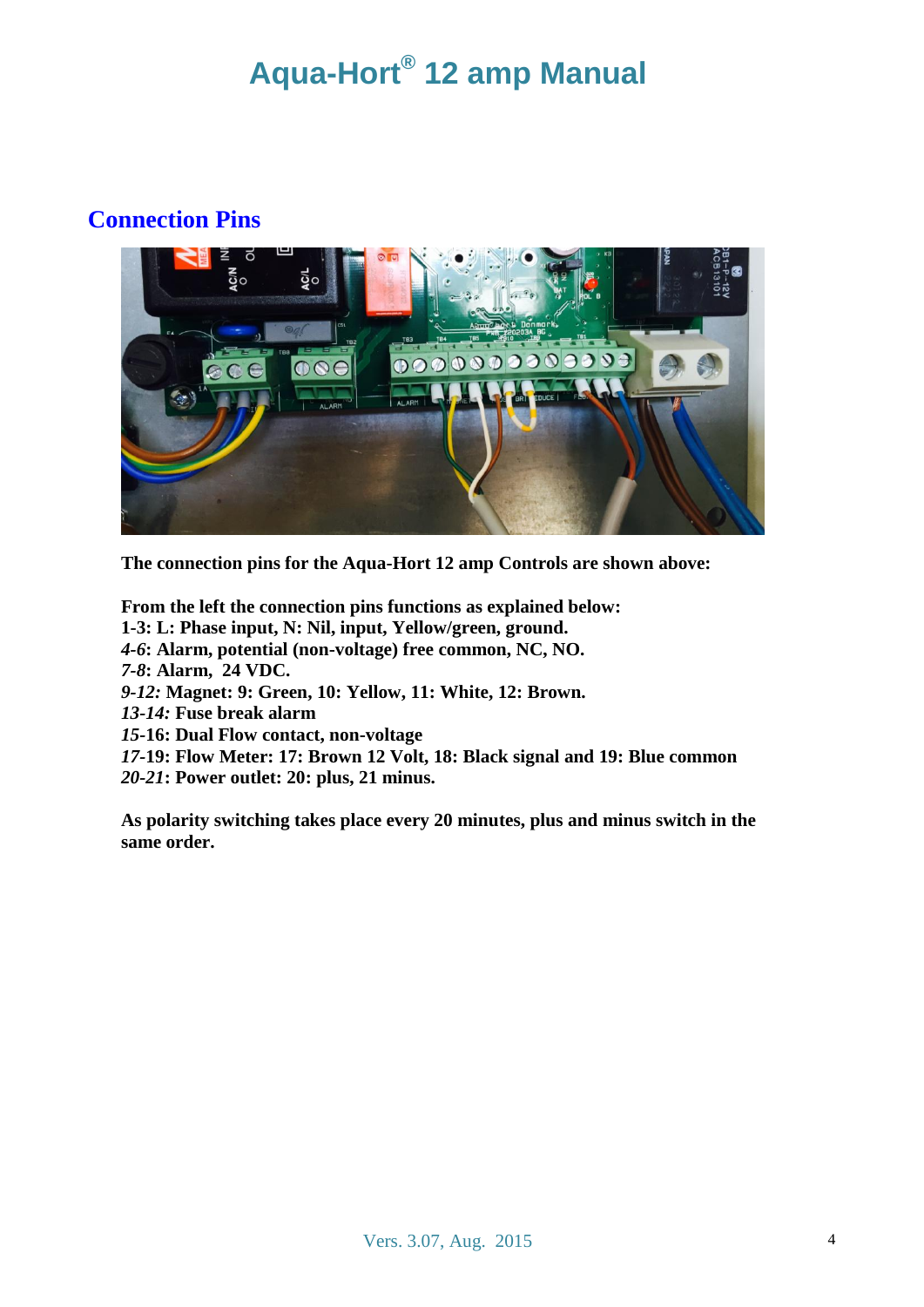### Front Display

**The front display is shown in the picture below:**



**The top line** of the display is showing to the left the Status of the system.

To the right the actual time. The time setting is made in menu point no. 8. The battery is charged by the system.

**The second line** shows to the left the metal bank equal to the amount of electrode metal left in the system. When new electrode metal is inserted the metal bank must be updated. This done in menu point no. 1.

To the right in the second line is the actual PPM of the system. It can be changed by pressing the SET botton, and then with the up and down arrow adjust the value.

**In the third line** is shown to the left the actual voltage DC of the system. Value shown is between zero and 24 for 24 Volt systems, and between zero and 48 for 48 Volt systems. By low loads are the controls running on-off. The voltage will then be zero at times.

To the right is shown the amperage yielded. The amperes must always be equal to the flow m $3/h$  x ppm x 0.8

**In the fourth line** is to the left shown the actual flow in cubic meter per hour. Remember to put the k-factor in menu point no. 2 correctly for the specific flow meter used.

To the right is shown the total cubic meter recorded until now. The figure can be reset by pressing Set and Clear Alarm simultaneously for some time.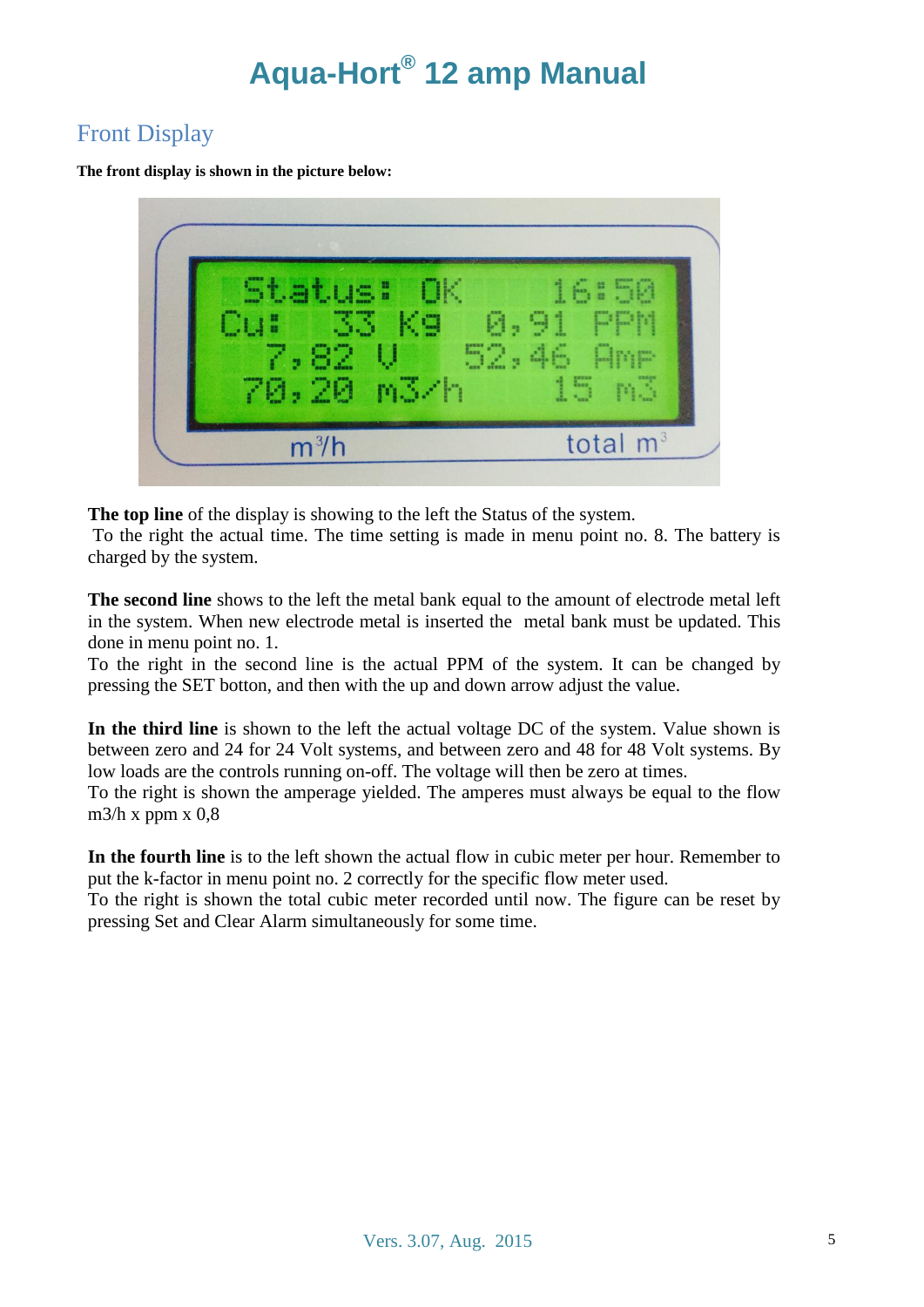### **Installation**

The Aqua-Hort is normally placed after the fertilizer mixer. The purpose being twofold: One to have the conductivity as high as possible, allowing the controls to work less for the same yield. Secondly to have the high charged Aqua-Hort ions to be as fresh as possible when entering the plant production area. This ensures that the positively charged ions have full force when they "attack" the negatively charged spores in the nutrition water and the root zone.



**In cases where a placement after the fertilizer mixer is not possible, the Aqua-Hort is placed in the best suitable position, for example after a day tank with nutrition water, or in a inlet reservoir for the nursery. Nurseries with many fertilizer mixers might also be "forced" to choose this solution.**

**If the installation is in inlet reservoirs the conductivity will often be low, which requires that the Aqua-Hort is adjusted with bigger electrode surfaces.**

**In case Aqua-Hort is installed in an outdoor reservoir for simultaneous algae control. The solution is mostly to place an Aqua-Hort boat model in the reservoir.**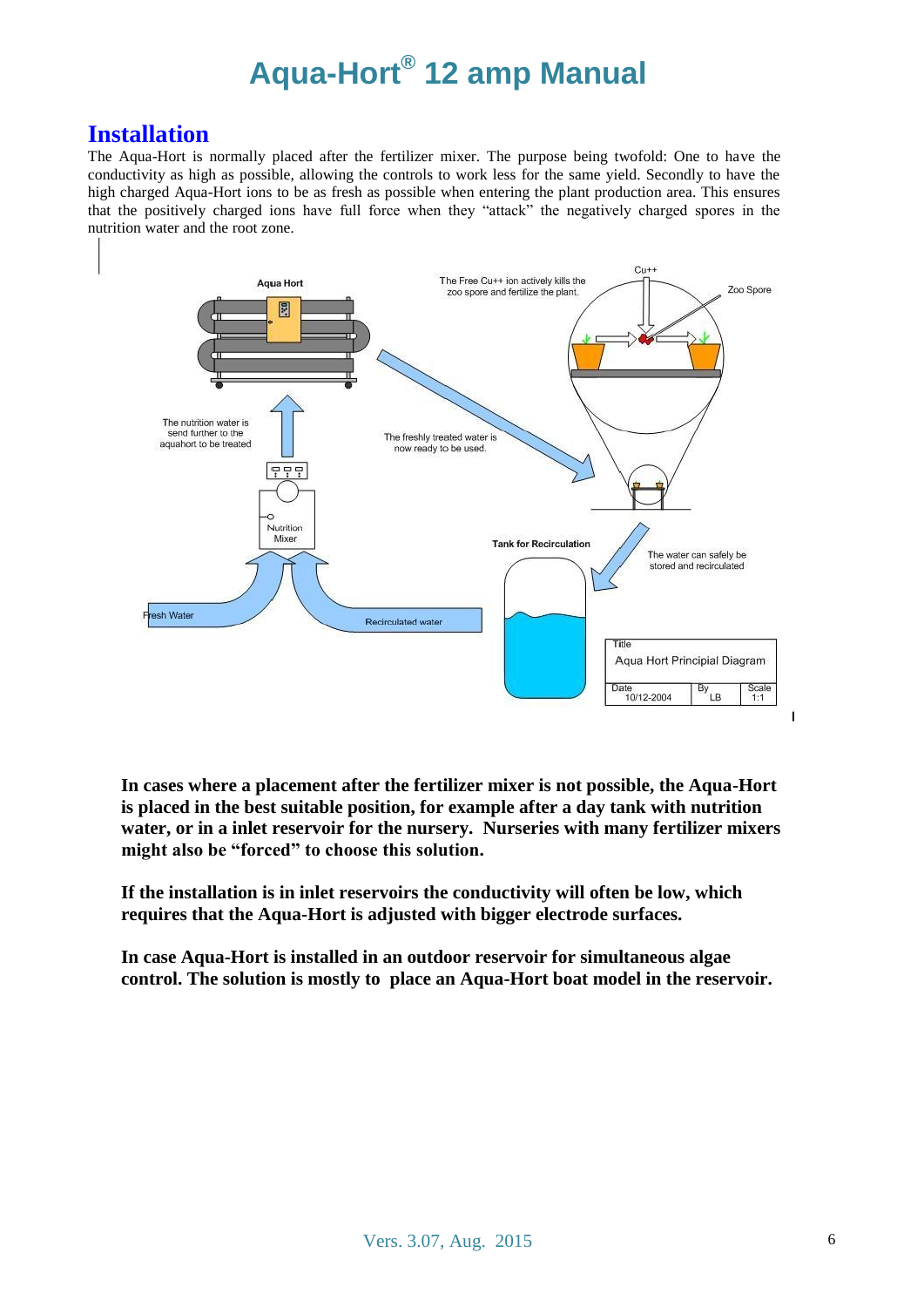### **Aqua-Hort menu**

**The menu mode is arrived at by pressing the Arrow up and down simultaneously for some time.** 

**The Aqua-Hort Menu has the following items:**

- **1.** *Set Copper amount:* **Here is the amount of metal installed, mostly copper, recorded. The controls will keep control of the balance. In this way it can be observed when metal change is needed.**
- **2.** *Set water Flow Data:* **Here is the k-Factor (puls per liter) of the Flow meter recorded.**
- **3.** *Set Virtual Flow Data:* **Here is the setting of the virtual flow facility. Either On or Off. By On the simulated Pulse per Liter must also be set. Remember to swith the Virtual Flow Meter off by use of a regular flow meter. When using the virtual flow meter must a connection be laid between the two right pins of the flow input.**
- **4.** *Measurement Unit***: Here is the unit chosen in which the data should be shown. Metric or US Imperial Gallons.**
- **5.** *External PPM Adjustment***: (Dual level) or Flow Watch. This is a facility to adjust the dosing in a particular watering situation. Either higher or lower. An alternative use is to make it act as an flow watch within a minimum and maximum flow setting. A potential free contact must be laid to make it operate. Normally from the irrigation computer.**
- **6.** *Set Hardware Type:* **To tell the controls about the Max. Capacity in amps. Standard 200 amp.**
- **7.** *Auto Start/Stop***: By this facility a programmed start and stop can be employed. When the Auto Start is On the Aqua-Hort will only operate within the hours programmed.**
- **8.** *Set Time***: This is a feature to set the time.**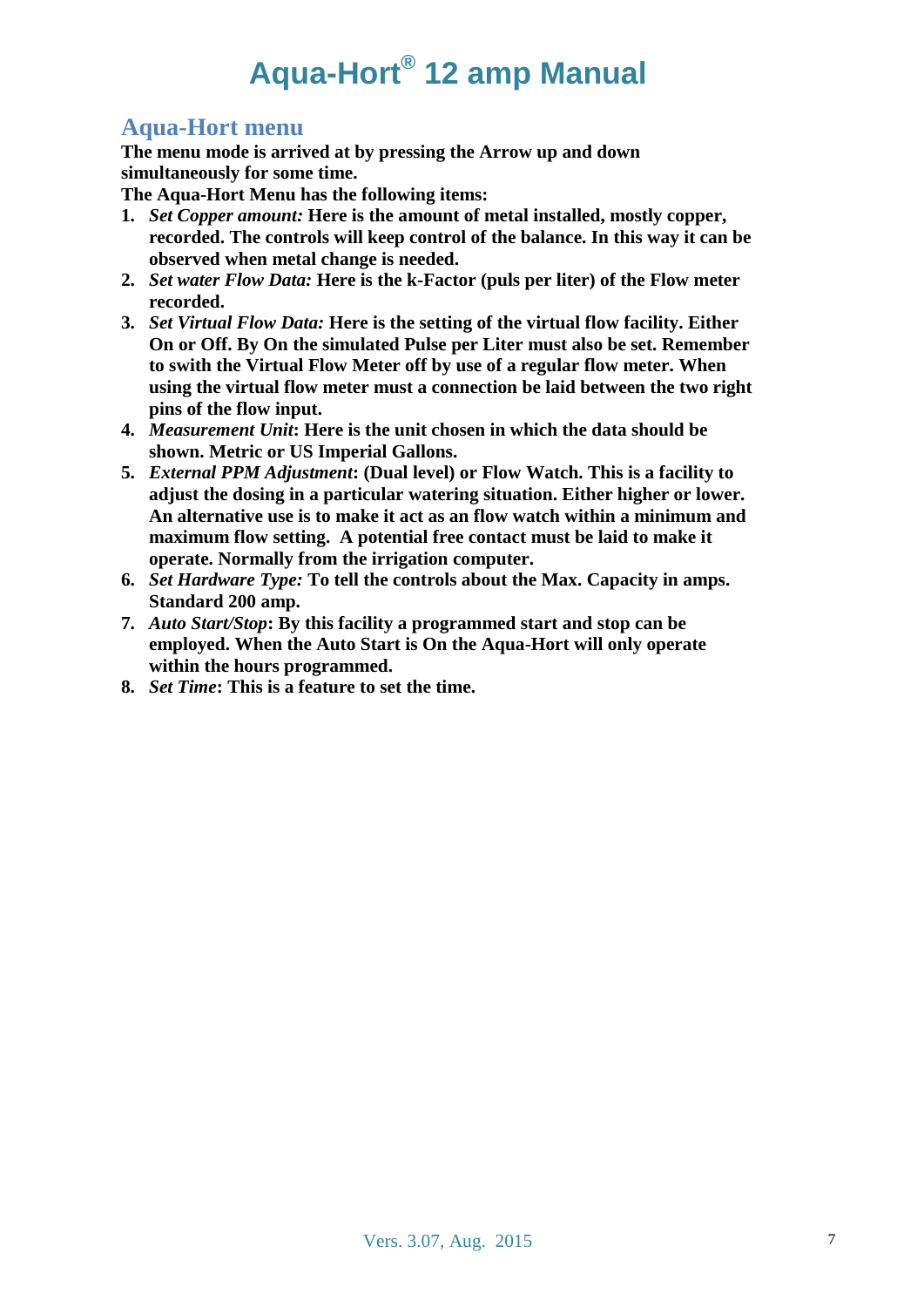#### **Flow Meter (burkert):**

**The connecting slots are used according to the following plan: (See also the wiring diagram)**

**1: + to 1 on Hall generator flow sensor. Brown colour 2: in to 2 on Hall generator flow sensor. Black colour 3: GND to 3 on Hall generator flow sensor. Blue Colour Earthing on Hall generator is not used.**

| DN 15:  |  | 20 mm pipe, min flow $0.5$ m3/h Max flow 6 m3/h k-Factor 107.6          |      |
|---------|--|-------------------------------------------------------------------------|------|
| DN 20:  |  | 25 mm pipe, min flow 0,8 m3/h Max flow 10 m3/h k-Factor                 | 75.3 |
| DN 25:  |  | 32 mm pipe, min flow 1,3 m3/h Max flow 18 m3/h k-Factor                 | 52.9 |
| DN 32:  |  | 40 mm pipe, min flow 1.9 m3/h Max flow 25 m3/h k-Factor                 | 28.5 |
| DN 40:  |  | 50 mm pipe, min flow 3,0 m3/h Max flow 40 m3/h k-Factor                 | 17.3 |
| DN 50:  |  | 63 mm pipe, min flow 5,0 m3/h Max flow 70 m3/h k-Factor                 | 10.2 |
| DN 65:  |  | 75 mm pipe, min flow 7,0 m3/h Max flow 100 m3/h k-Factor                | 11.2 |
| DN 80:  |  | 90 mm pipe, min flow 11 m3/h Max flow 150 m3/h k-Factor                 | 7.4  |
| DN 100: |  | 110 mm pipe, min flow 18 m3/h Max flow 210 m3/h k-Factor                | 4.8  |
|         |  | DN 125: 140 mm pipe, min flow 30 m3/h Max flow 400 m3/h k-Factor        | 3.45 |
|         |  | DN 150: 160 mm pipe, min flow 48 m3/h Max flow 600 m3/h k-Factor $2,55$ |      |

**When pressing the up and down arrows simultaneously on the front panel, the menu for setting the k-Factor appears. In rare cases where no flow meter is used, the flow simulator is activated. Maximum pulse per second Hz 100.**

#### **Magnet:**

**Cable pairs with low resistance forms a pair.**

**1: pair 1 coil 1 green to 1 on magnet 2: pair 1 coil 1 yellow to 2 on magnet 3: pair 2 coil 2 white to 3 on magnet 4: pair 2 coil 2 brown to 4 on magnet**

*To prevent condensation on the electronic parts it is recommended that the power remains on always.* 

*By overload the thermo shut-off switches will be activated. Deactivate by cutting the power supply for a short period.*

### **Maintenance Checking the Aqua-Hort Controls.**

- 1) Disconnect the electrode cables from the polarity switch.
- 2) Put water on so the unit shows flow.
- 3) Set the ppm to zero. Measure the DC Voltage on the electrode outlets. It must be zero VDC.
- 4) Set the ppm to one. Measure the DC Voltage on the electrode outlets. It must be 24 VDC.

When the controls has been checked, and problems still occur it must the electrodes or the connections to them which are faulthy. By **measuring the resistance on each electrode** pair, the weak point can be found. It might be broken cables or the electrodes worn out or short circuited.

#### **Inspect the electrodes**

The electrodes should be inspected every six months. If layers has accumulated on the electrodes, they must be cleaned. When worn out, replacement must take place.

#### **Errors displayed:**

- 1) **Current too low:** This means the demands are higher than what the unit can yield. Either too high volume or ppm setting, or the conductivity is too low for the circumstances. Solution: bigger unit eventually increase the EC.
- **2) Current too high:** This means a short circuit in the electrodes. Must be repaired.
- **3) Komm. Error to Dos:** The signal to the display print is not transmitted. Try to take the cable out a couple of times.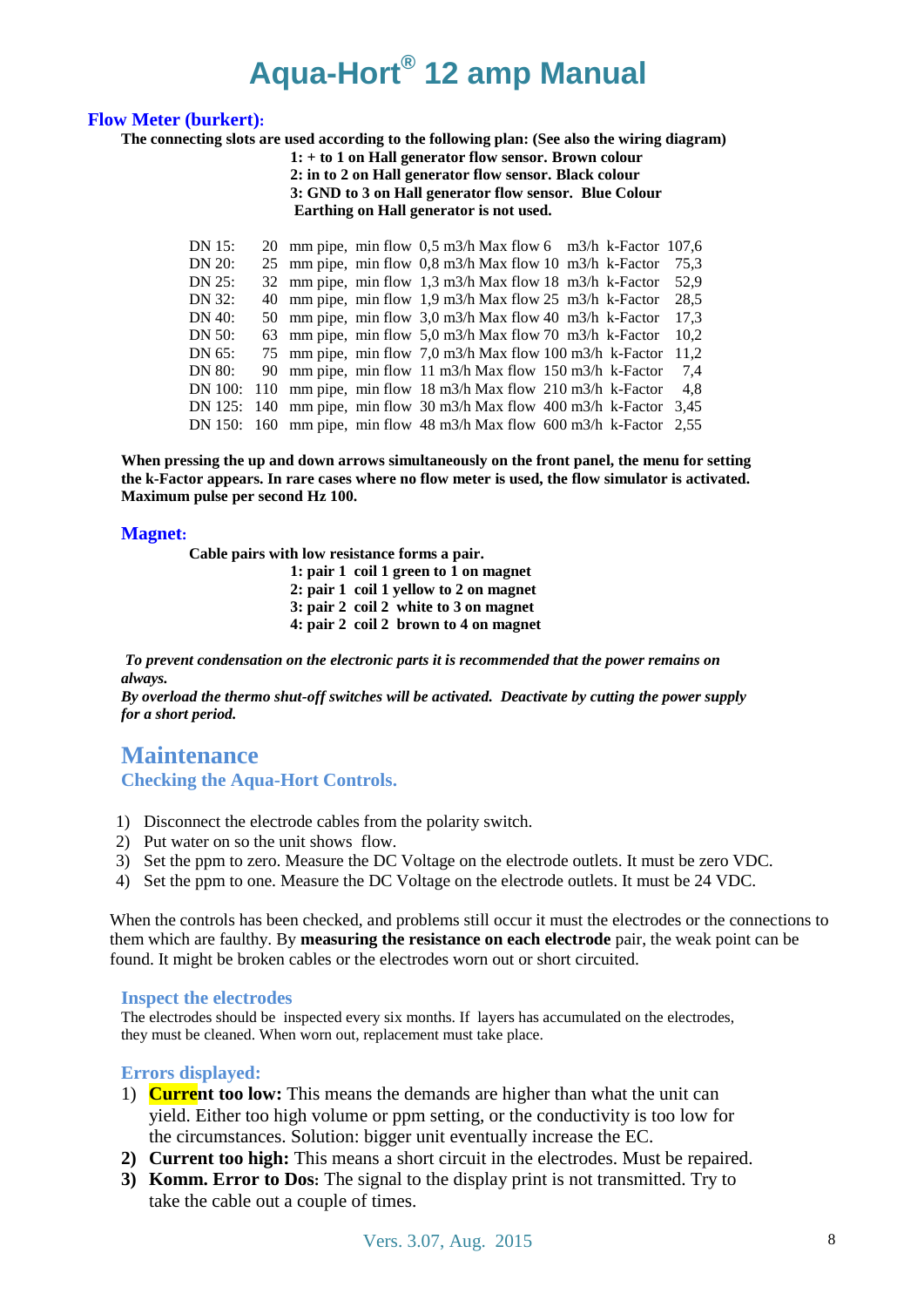### **Test for free Copper**

The Aqua-Hort system will release exactly the amount of free charged copper which the ppm setting and the flow prescribes  $(m^3/h x$  ppm  $x$  0,8 = amp).

Still interference might change the amount arriving at the plant site. Therefore it is recommended to test from time to time that the right levels are achieved.

With the system is delivered a set of the Aquaquant test system from the Hanna company,  $0, 1 - 5, 0$  ppm.

Under "normal" circumstances with a good water source giving clean water with a balanced mineral mixture and some bicarbonate there are seldom problems. The setting on the Aqua-Hort will be the same as what can be measured at the plant site.

Interference can often be found under the following circumstances:

- a) Use of "aggressive" water like reverse osmosis water or water from rock mountains very low conductivity.
- b) Water from riwer sources with many organic particles.
- c) Use of "cheap" iron chelates combined with aggressive water.
- d) Use of water with high pH. Above 72.

If the interference is less than 1 ppm is the cure often compensatory dosing. If higher some measure must be undertaken. Addition of bicarbonate (50 ppm) is normally a good cure. It also adds pH buffer to the water. Another measure is to change the iron chelate to a more stable type like EDDHA chelates. If the iron dosing is very high, it might help to lower that.

If rainwater is the source it is a good measure to add 10-20% well water to the rain water. A practice which is normally followed in Denmark – with or without Aqua-Hort.



Nutrition water with high pH should normally be acid treated to bring the pH down.